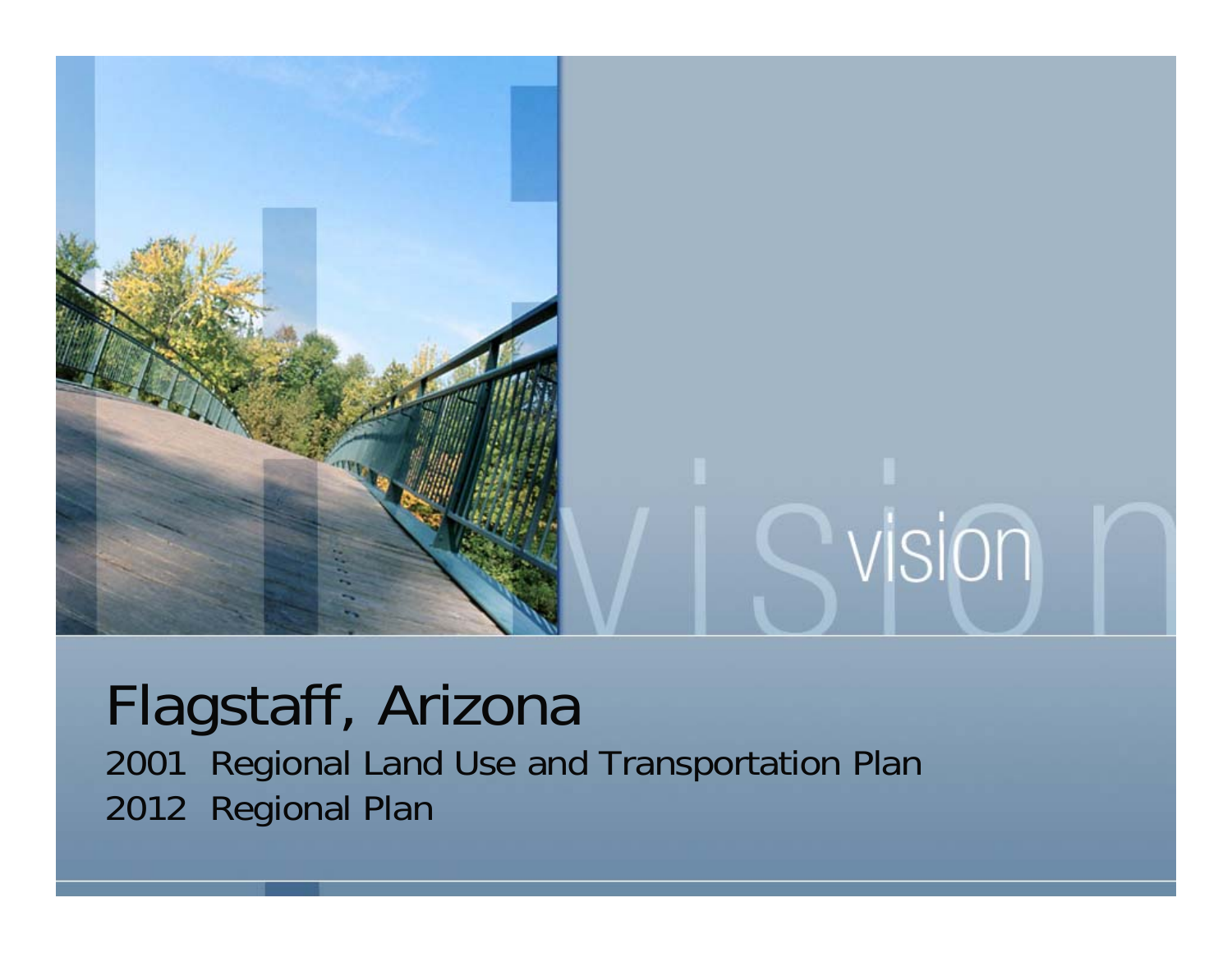

- **The Flagstaff Area Land Use and Transportation** Plan was adopted by City Council and Board of Supervisors November 2001
- Regional Plan covers 525 square miles (FMPO Boundary)
- The vision of the 2001 Regional Plan was one encouraging a compact land use pattern that shapes growth in a manner that preserves our region's natural environment, livability, and sense of community.
- The Regional Plan was a joint effort of the city and county, as will be the update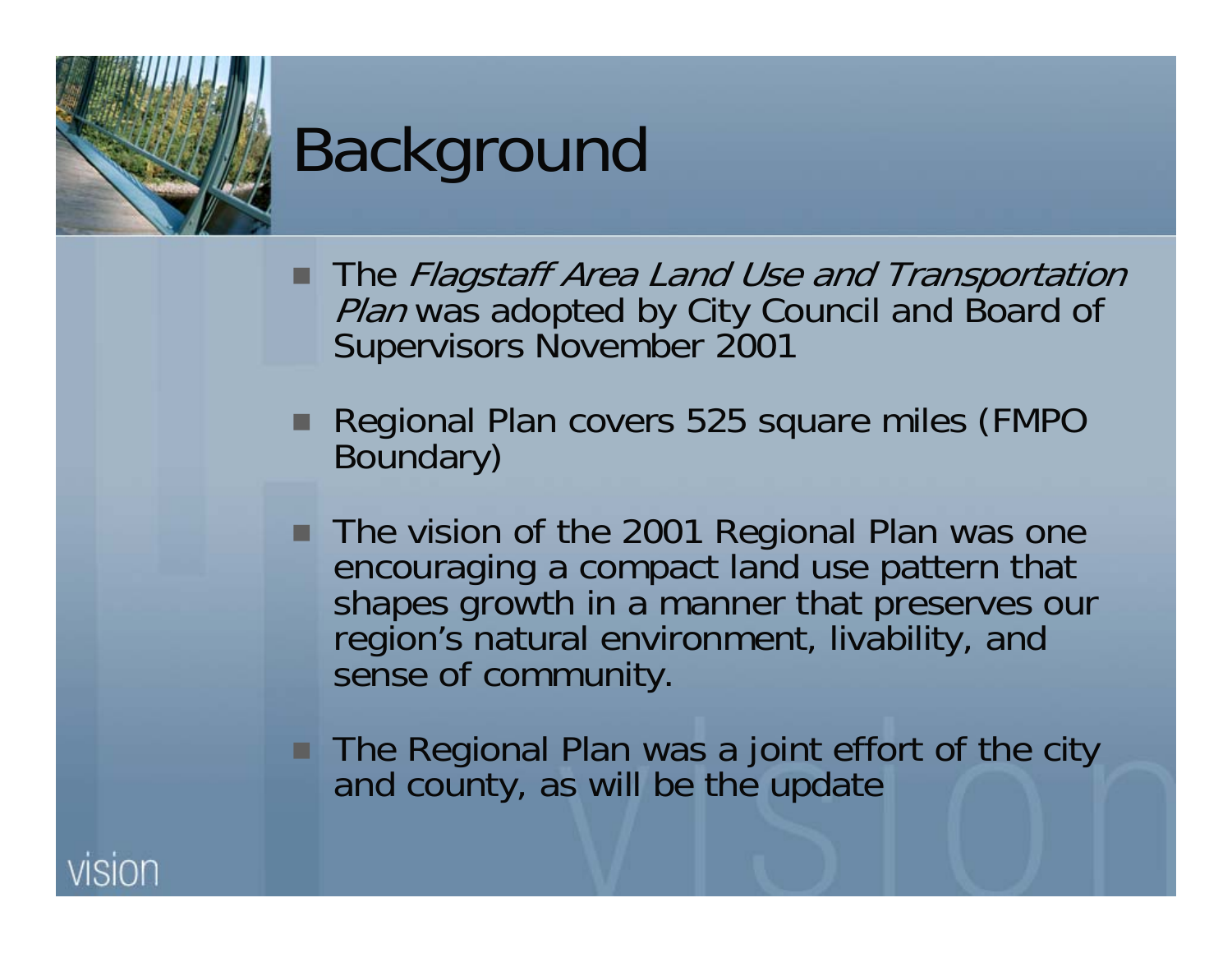## Background

- **The Regional Plan area includes the** unincorporated county communities of Kachina Village, Mountainaire, Doney Park Timberline Fernwood, Fort Valley, and Bellemont, and the five area plans covering these communities (FMPO Boundary)
- **The Regional Plan serves as the City's General** Plan but also contains goals and strategies pertaining to how the region should grow

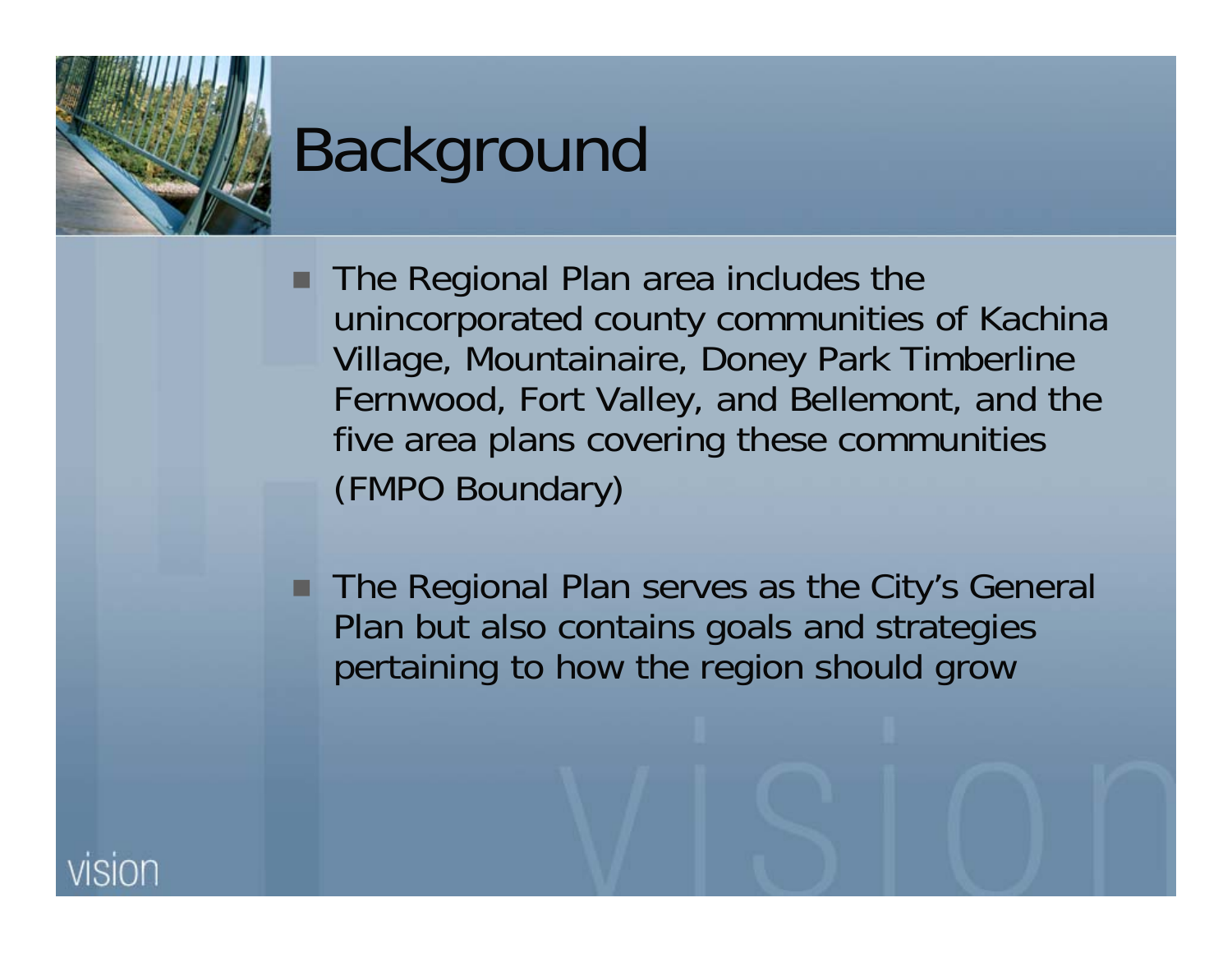# Regional Plan Boundary



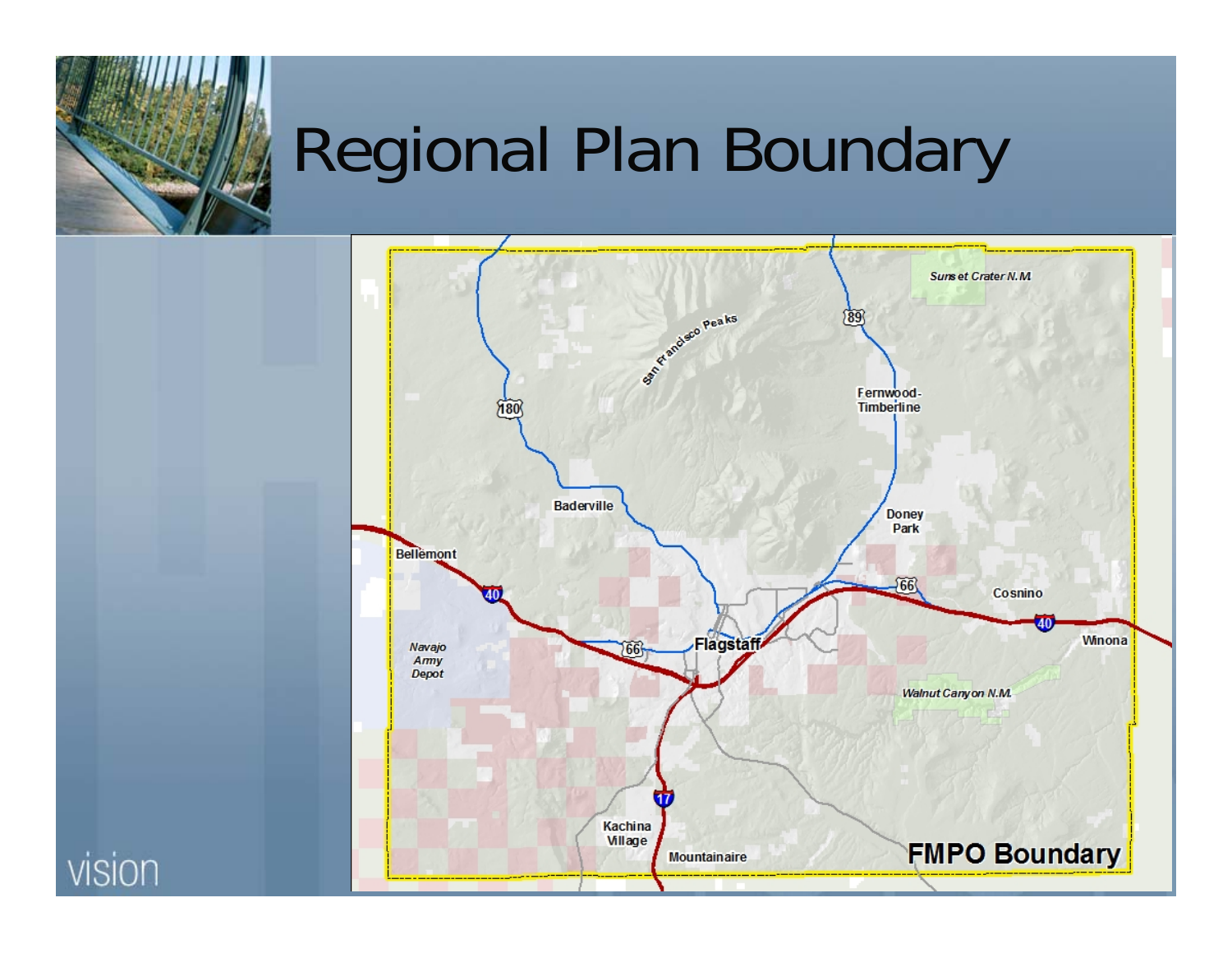# Vision 2020 Goals

- **Managing growth by containing it within** growth boundaries
- п Reducing urban sprawl
- п Protecting State Trust and Forest Service lands
- п Placing development close to public transit; providing access for pedestrians and bicyclists; and developing an enhanced road system for good traffic flow
- Implementing strong development standards
- п **Promoting mixed-use residential/** commercial development, such as homes above businesses
- п Applying design guidelines
- Establishing people-oriented neighborhoods
- Providing affordable housing
- **Emphasizing infill development which** helps increase housing availability in existing residential areas
- Providing accessible neighborhood parks and greenways in and around the community
- п Protecting wildlife habitat
- Establishing master-planned industrial zones
- п Establishing activity centers that residents can be proud of
- Preserving historic, archaeological, and cultural resources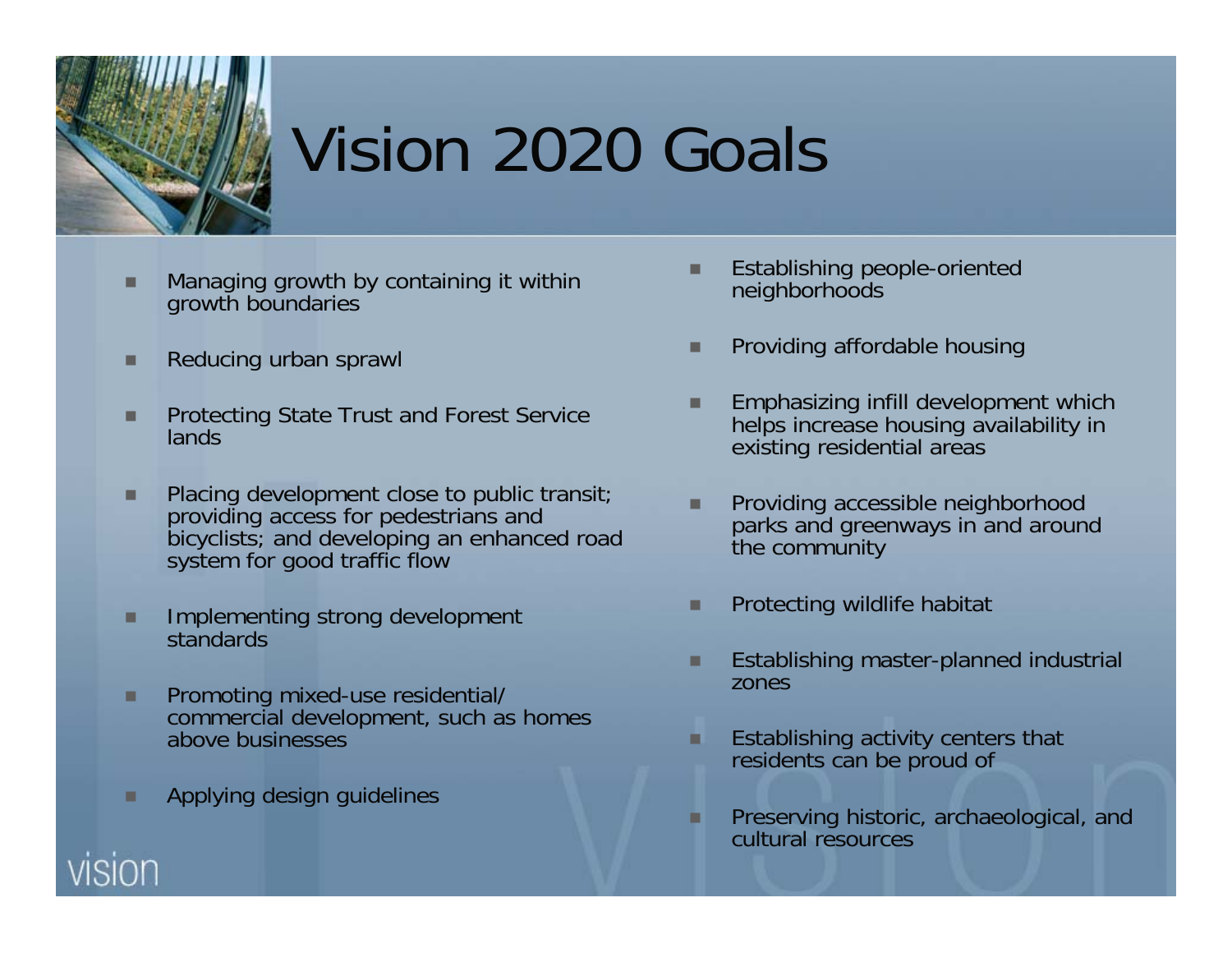# State Statute Requirement

- **The "General plan" means:** 
	- Municipal statement of land development policies
		- May include maps, charts, graphs and text which set forth objectives, principles and standards for local growth and redevelopment

**The Flagstaff Area Regional Land Use and** Transportation Plan **is** the City's General Plan

**Arizona Revised Statutes 9-461.07**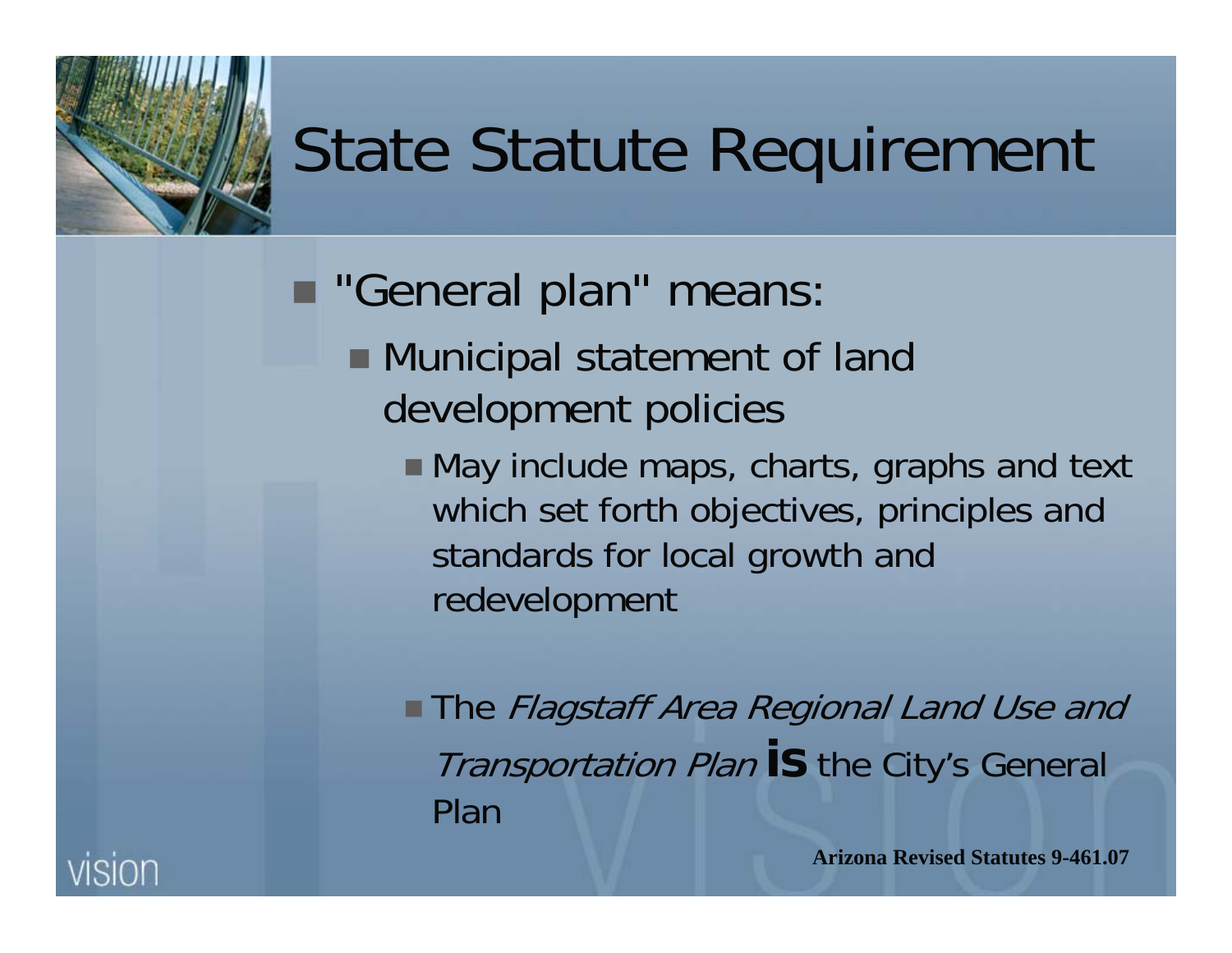# What is Required?

- п Prepare and adopt comprehensive, long-range **general plan** for the development of the municipality
- п Provisions for modifications and **amendments**
- ▉ Include statement of **community goals** and development policies
- п Include maps, diagrams and text setting forth objectives, principles, standards and plan proposals
- Specific **elements** must be addressed
- Plan administration



**Arizona Revised Statutes 9-461.05**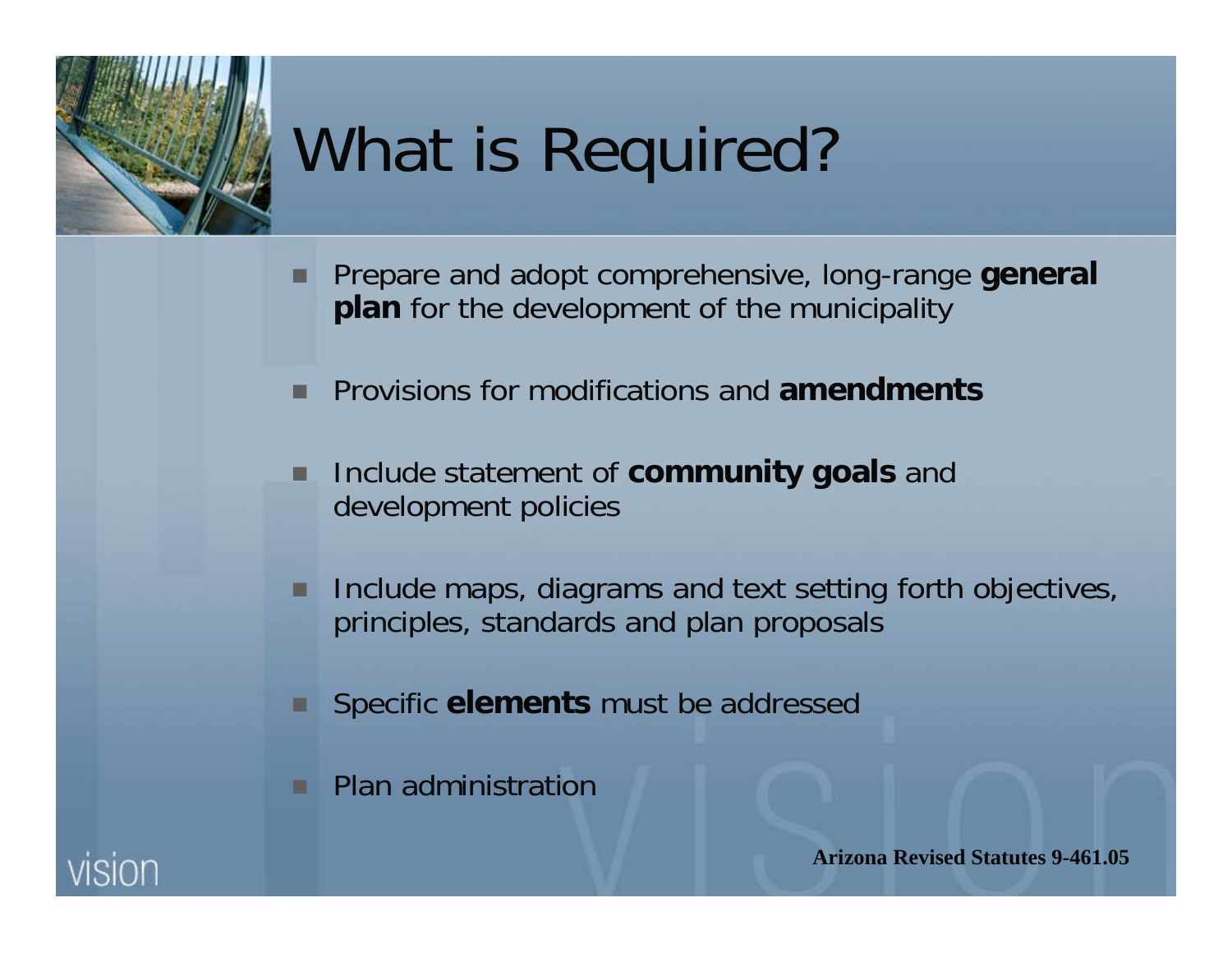### Plan Administration

#### **City and County may use the plan to:**

- Make recommendations for future growth and development by way of (specific, area, neighborhood) plans, regulations, financial decisions, and capital budgets
- Make Departmental decisions for work program goals -Public Works / Capital projects
- Analyze development requests
- Produce an annual report
- Initiate Public education
- Make decisions regarding public property

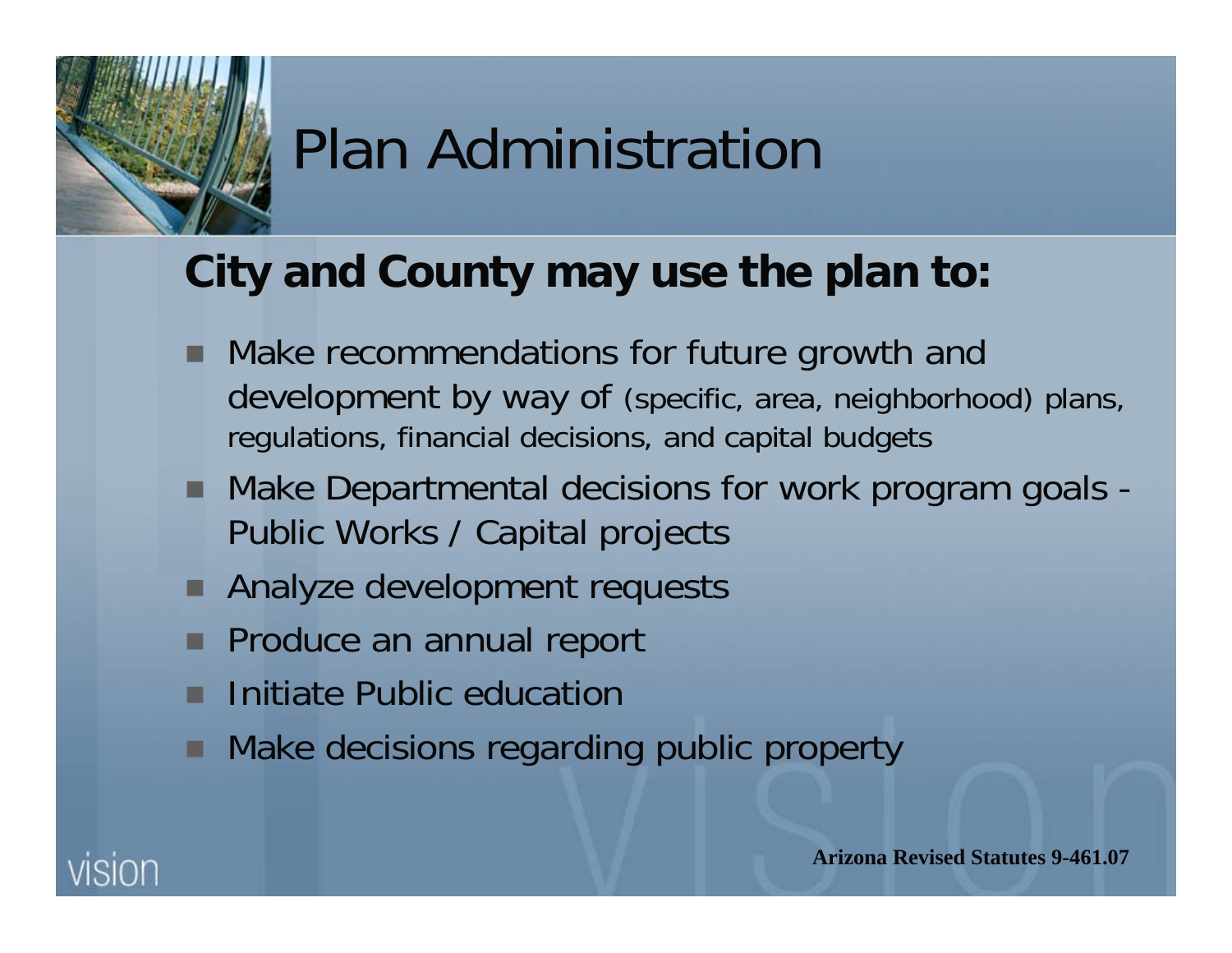# Regional Plan 2012 Elements

- 17 Required elements:
- ш Land Use
- п Circulation **/ Bicycle**
- п Open Space
- . . Growth Area
- п Environmental Planning
- п Cost of Development
- п Water Resources
- п **Energy**
- п **Conservation**
- **Recreation**
- $\blacksquare$ Public Facilities and Services / **Public Buildings**
- п **Housing**
- п **Conservation, Rehabilitation and Redevelopment**
- п Safety

vision

**Neighborhood Preservation & Revitalization**

- 5 Optional elements:
- × Community Character and Design
- п Natural Resources Planning
- п Cultural Resources Planning
- **Historic Preservation**
- **E** Social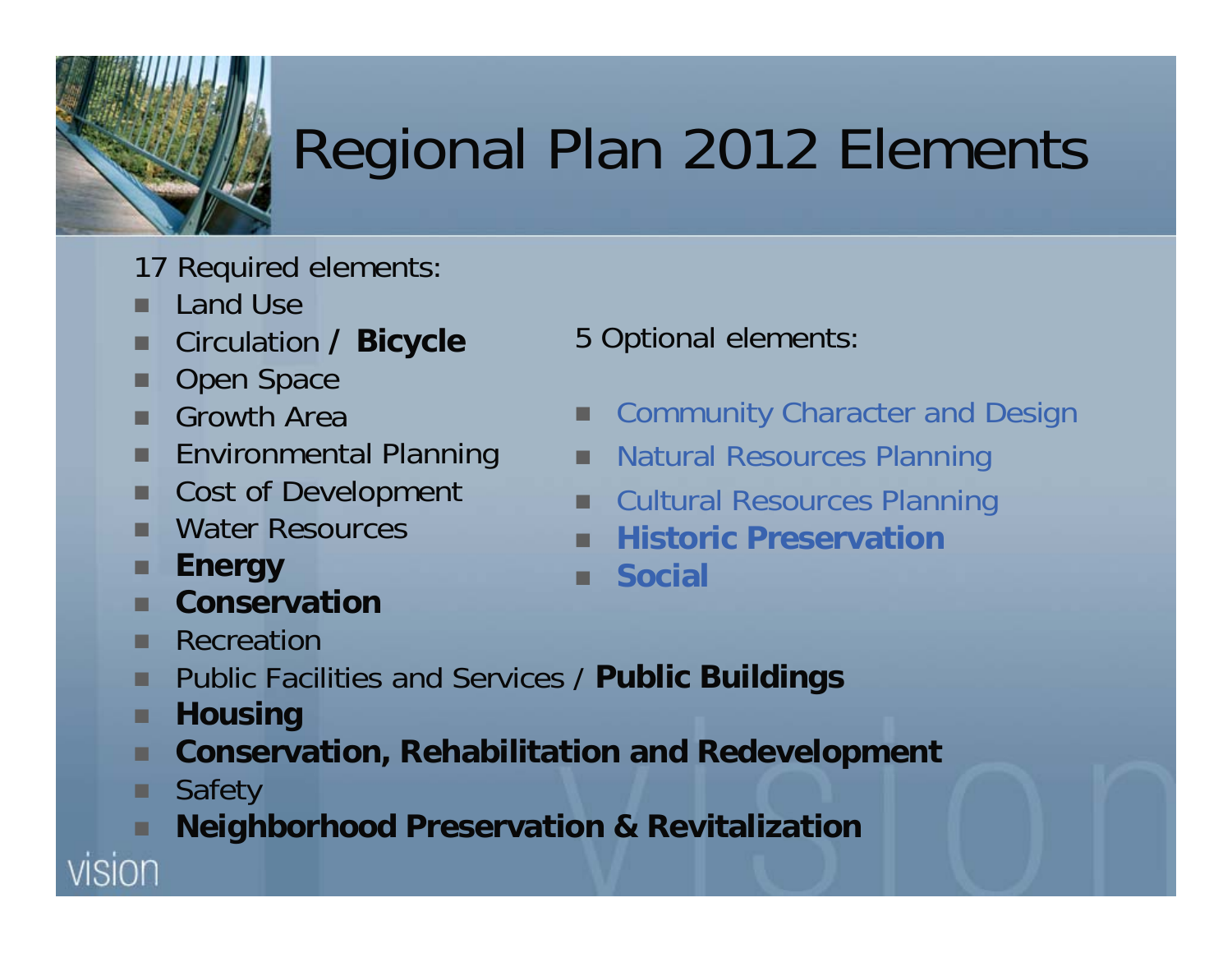

- **2012 Update Process will begin** Winter 2008 / 2009
	- **Public Participation Process Begins**
	- Core Planning Team and Steering Committee formed
	- **Outreach for citizen volunteers to serve on** Citizen Advisory Committee and Focus **Groups**
	- Public Relations *Why is planning important* to our community?

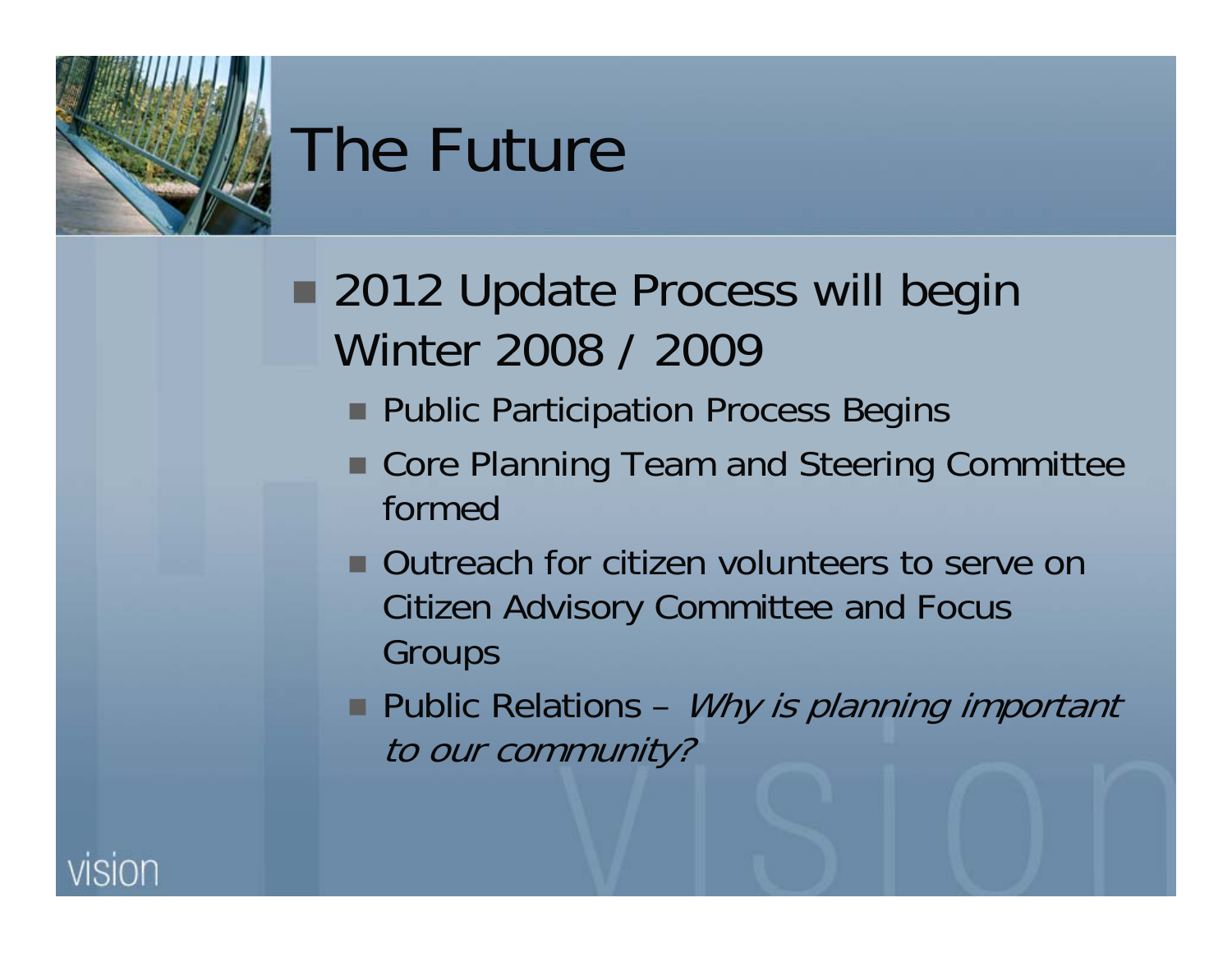# Public Participation Plan

- 1. Core Planning Team
- 2. Steering Committee
- 3. Citizen Advisory Committee
- 4. Boards & Commissions
- 5. Focus Groups
- 6. Town Halls
- 7. Public Hearings

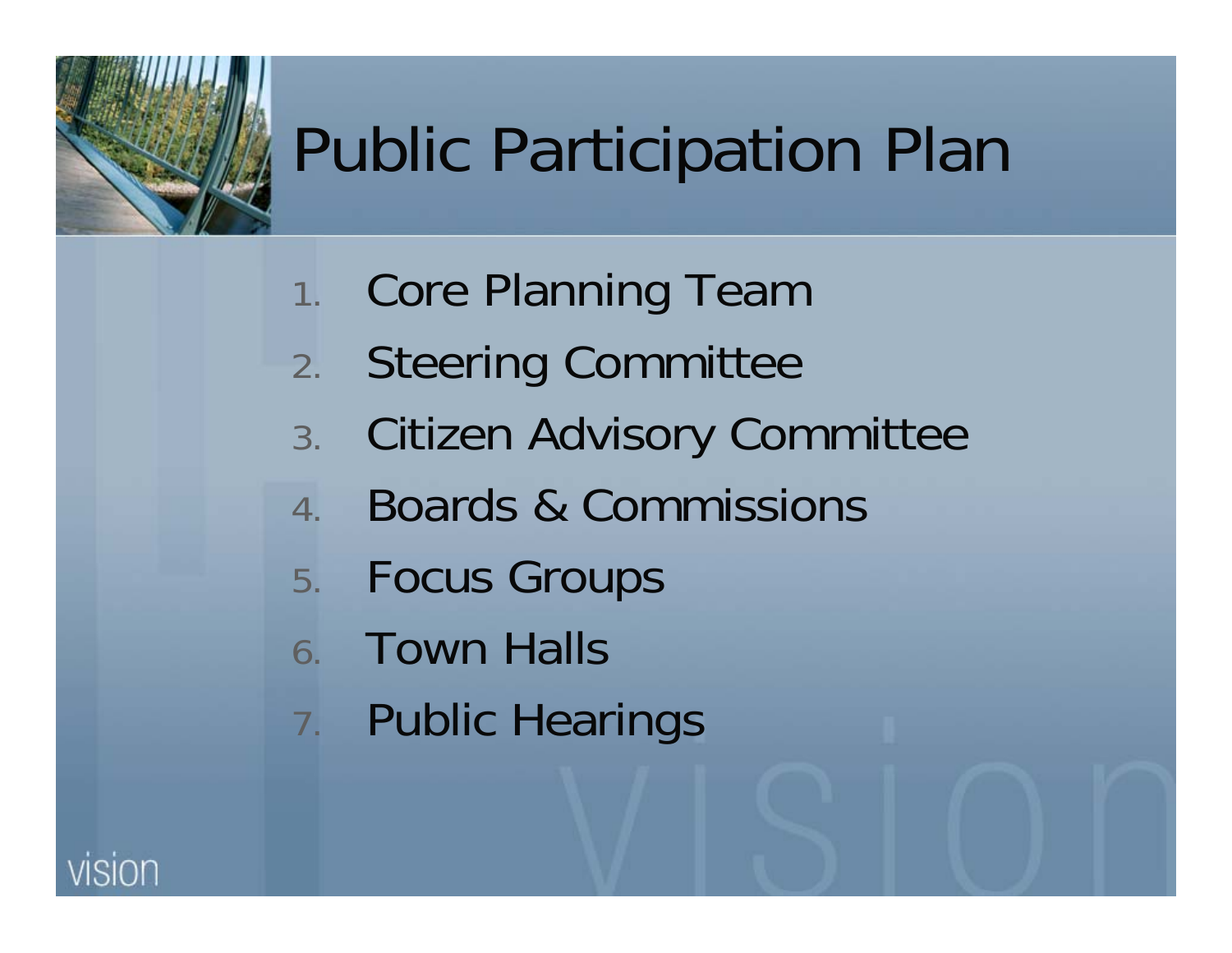# 1. Core Planning Team

- Professional Planners from both City of Flagstaff and Coconino County working together
- Process, schedule, budget, public participation and documentation

Planning Director, City Advanced Planning Manager, City Neighborhood Planner, City Zoning Code Administrator, City County Community Development Director County Community Development Assistant Director Principal Planner, County Senior Planner, County Flagstaff Metropolitan Planning Organization (FMPO) AGFD Wildlife Specialist



■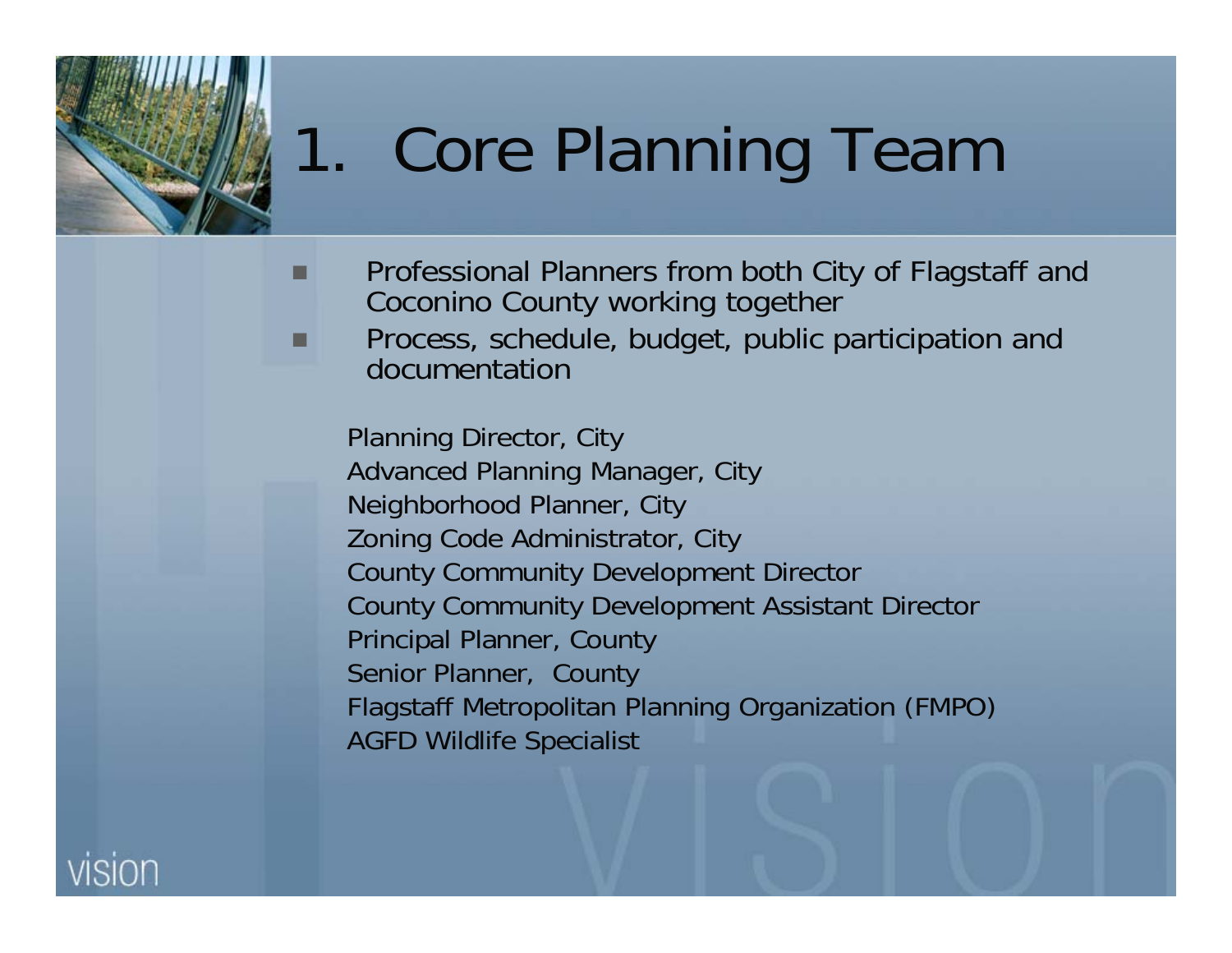

# 2. Steering Committee

 Liaison between process management (staff) and City Council and Board of Supervisors

- ▉ Two City Council Members
- ▉ Two County Supervisors
- City Manager
- County Manager

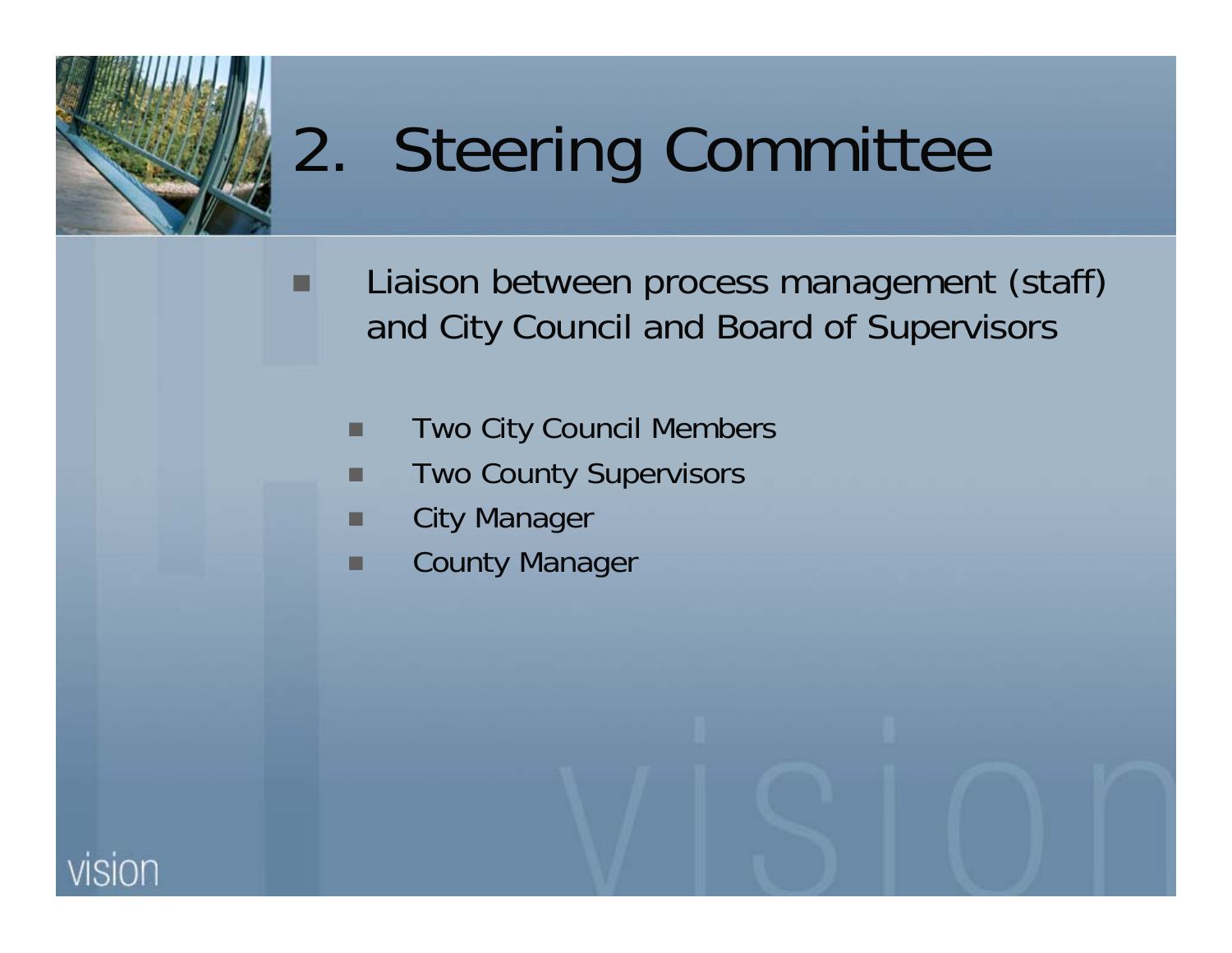- **12-19 Members**
- **Multiple Disciplines**
- Long Term Commitment 24-30 months January 2009 – Spring 2011 – monthly meetings
- Appointed by City Council and County Board of Supervisors - January 2009 based upon volunteer qualifications and commitment to time involved.
- Desire to have two City Councilmembers and two Board members volunteer to review applications and recommend appointments

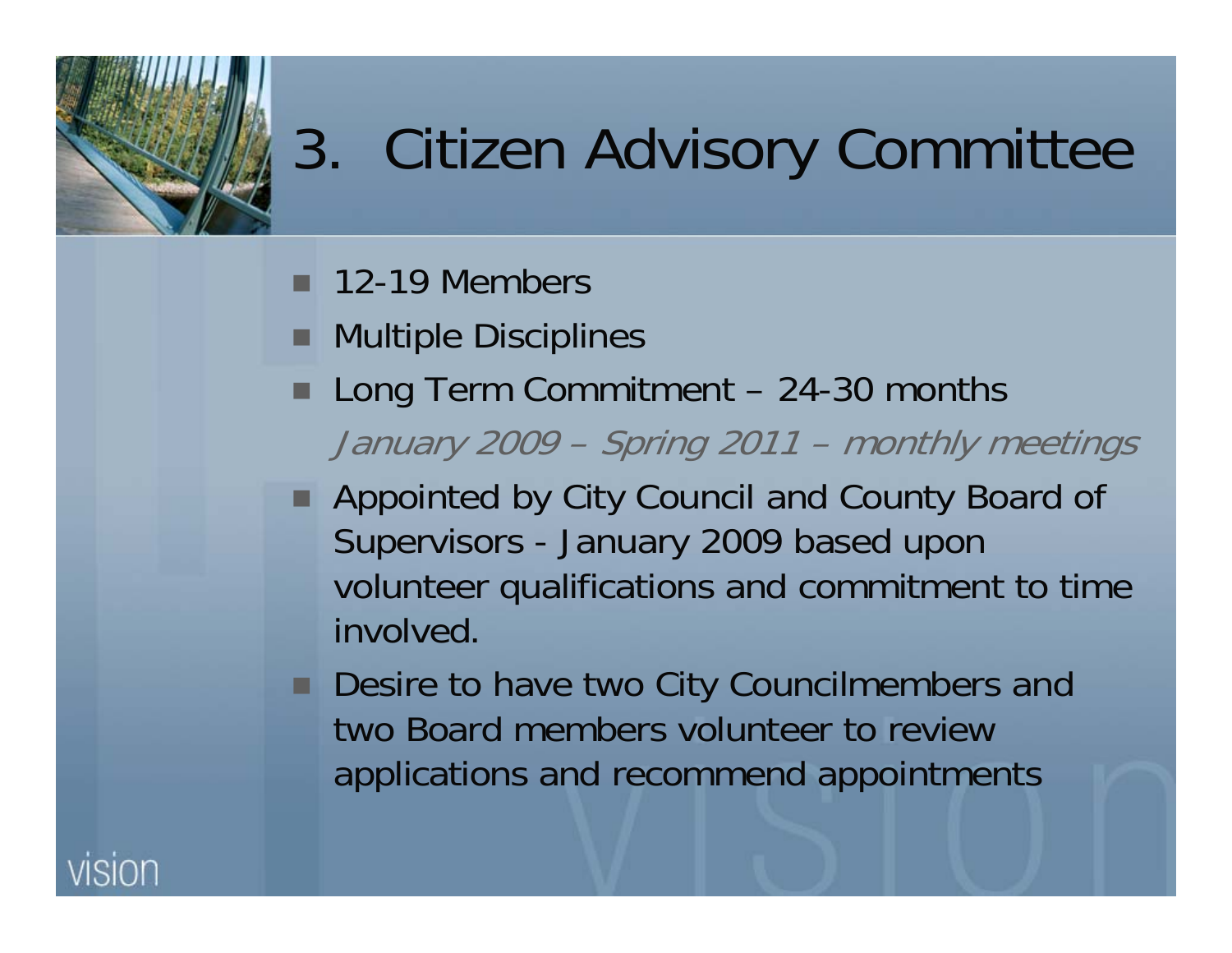CAC Suggested Membership (15-19 members):

- Community Members [2 City & 2 County]
- Academic **– NAU / CCC**
- Developer / Builder
- п Realtor
- . Property Owner(s)
- Environmentalist(s)
- Education K-12
- п. Business/Chamber
- п Legal / Legislative
- Tourism / Economic Development
- **Cultural**

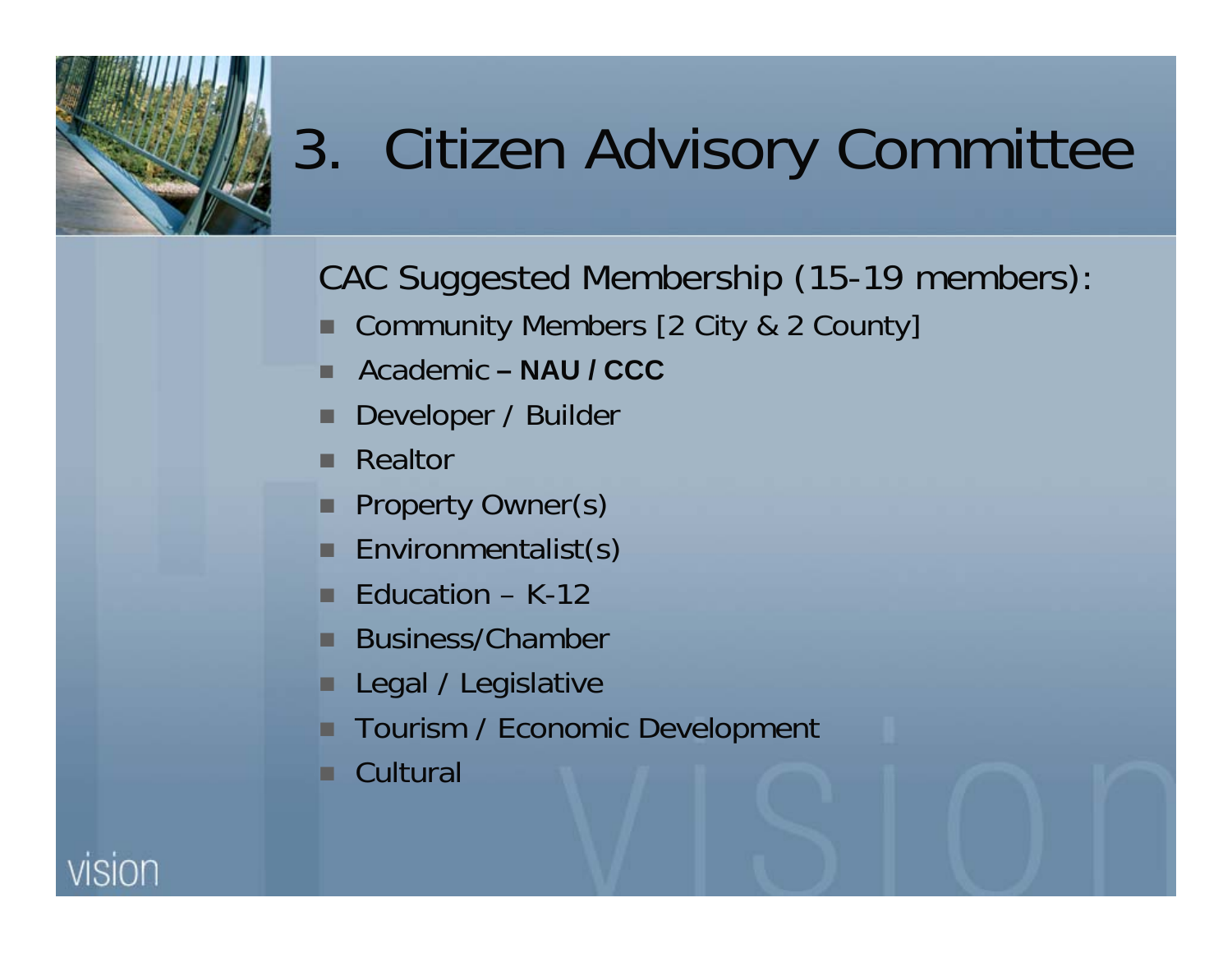*With County Supervisor's suggestions:*

CAC Suggested Membership (15-19 members):

- Community Members [City & County]
- Academic **– NAU / CCC**
- Developer / Builder
- п Property Owner(s)
- п. Environmentalist(s)
- п. Education – K-12
- Business/Chamber/Realtor
- Tourism / Sustainable Economic Development
- Cultural / Native American Tribal Representative
- Natural Resource Manager
- Design/Planner/Building Consultant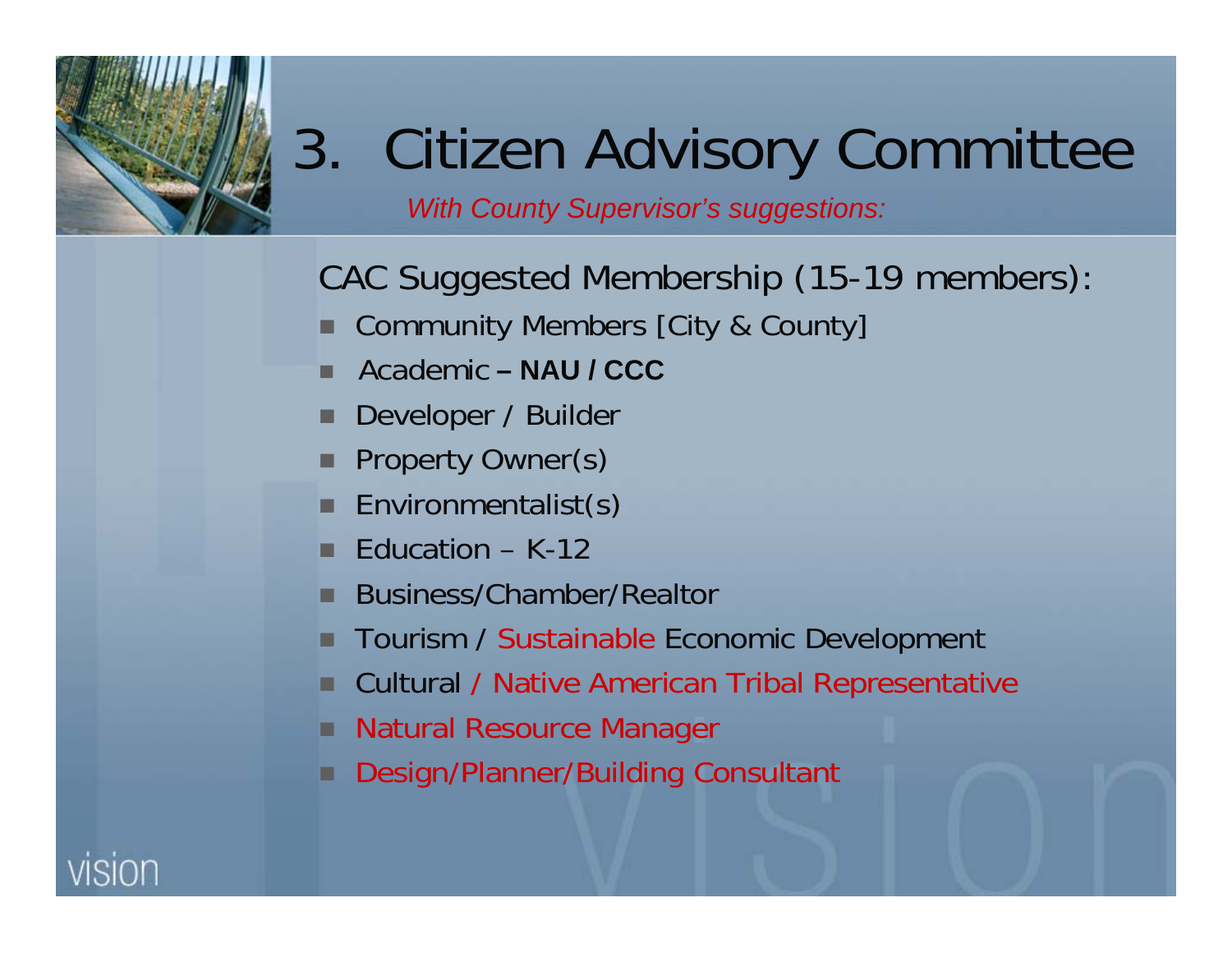

CAC formed by City Ordinance:

Г Suggested language of membership

"Membership to be no more than 19 members"

"All members will be Coconino County/FMPO residents, and a simple majority will be City of Flagstaff residents".

"The selection of chair…."

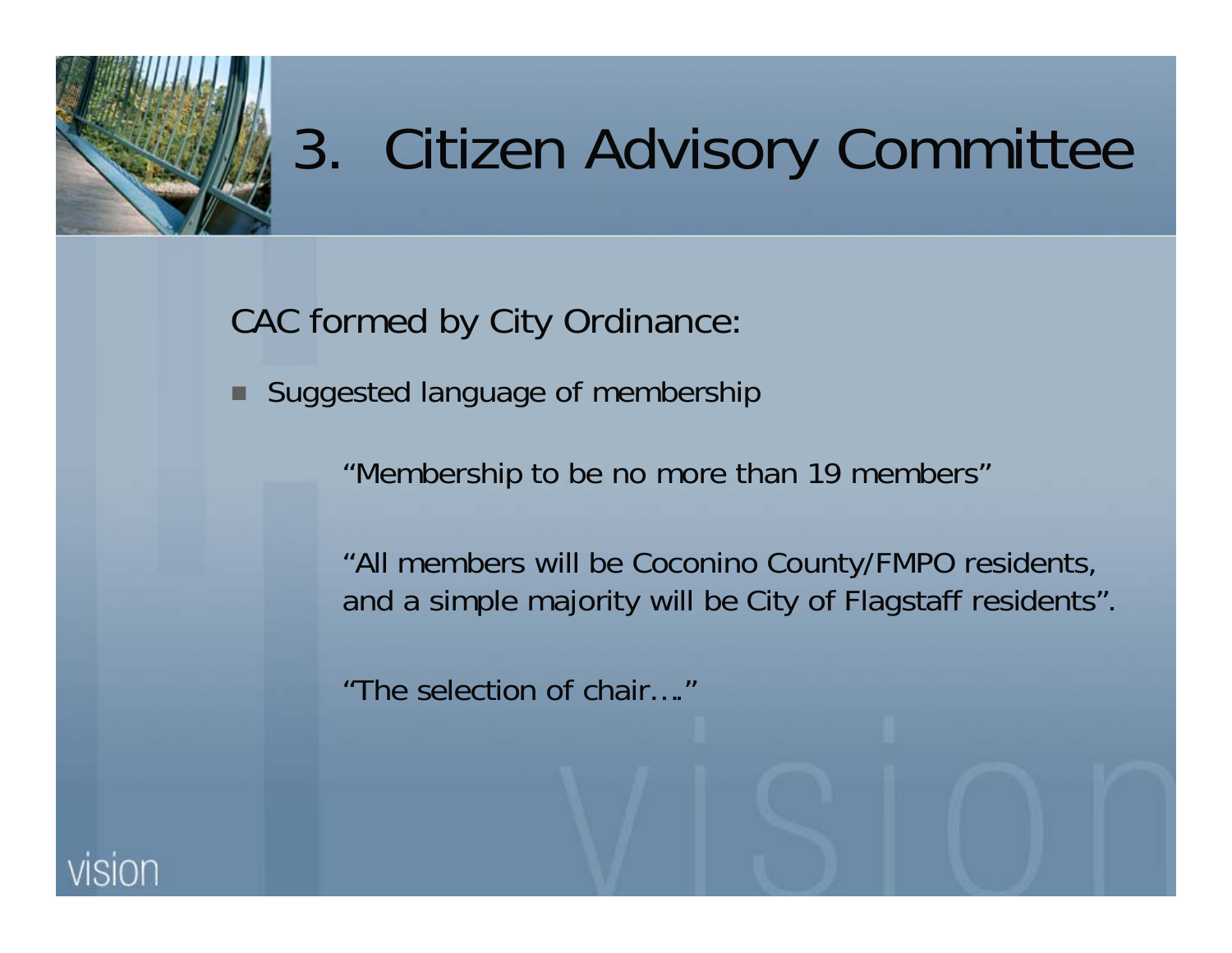# 4. Boards & Commissions

 Promote initial discussion on respective Regional Plan elements and review drafts

Planning & Zoning Commissions – City & County Traffic Commission; FMPO Board Pedestrian Advisory Committee, Bicycle Advisory Committee Stormwater Advisory Committee Water CommissionSustainability Commission Open Space Commission Parks and Recreation Commissions Library Board Beautification and Public Art CommissionHistoric Preservation Commission… to name just a few

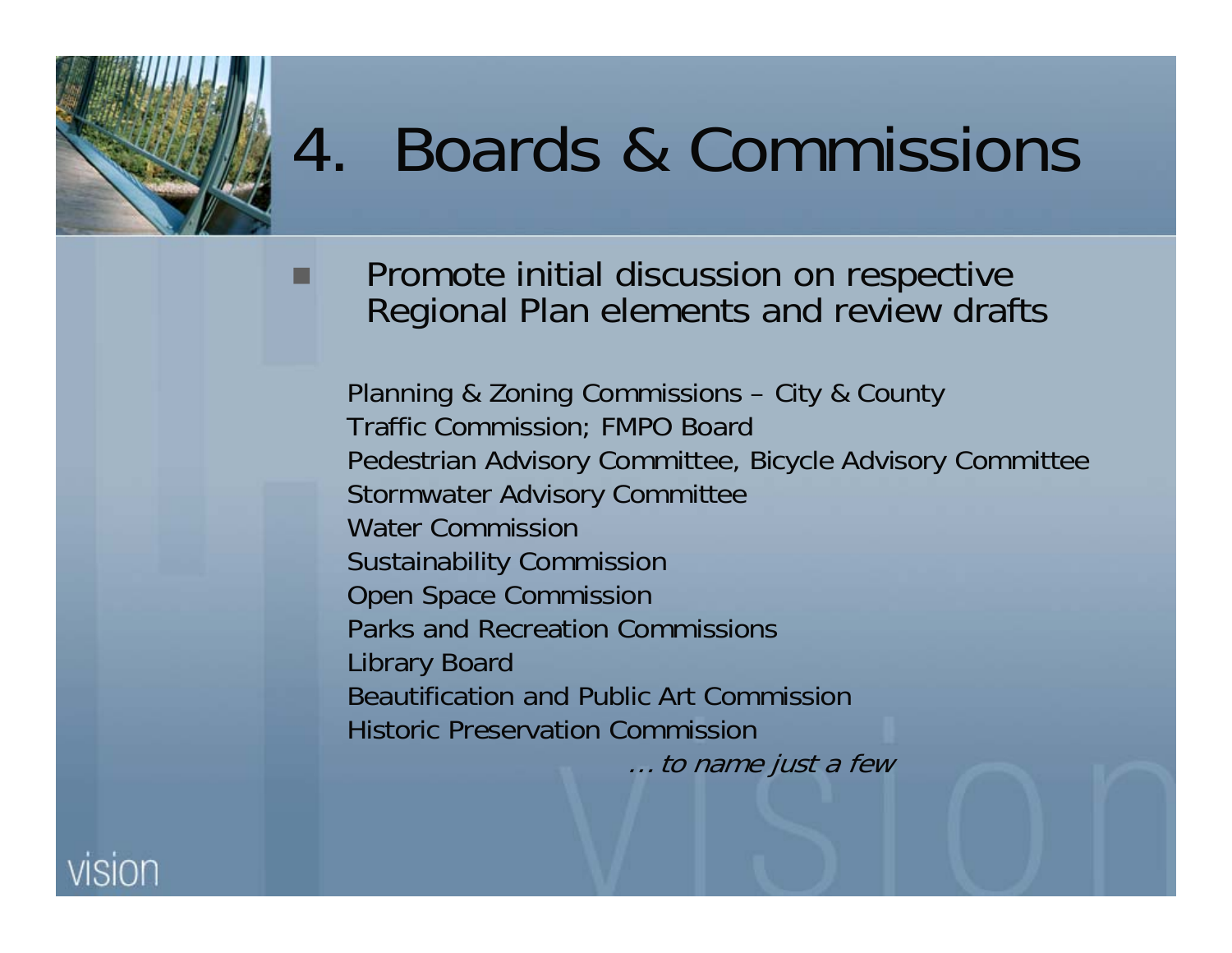# 5. Focus Groups

- **Unlimited Membership**
- п Multiple Disciplines and Open Attendance Welcome; field experts encouraged and invited to participate
- **Nultiple Focus Groups:** 
	- 1. Visioning
	- 2. Land Use, Growth Area, and Circulation
	- 3. Water, Conservation, Energy and Environment
	- 4. Open Space, Recreation, Public Buildings and Facilities
	- 5. Community Character, Heritage Preservation, Neighborhoods, and Housing
	- 6. Economic Development, Tourism, and Cost of Development
	- 7. Social Issues and Safety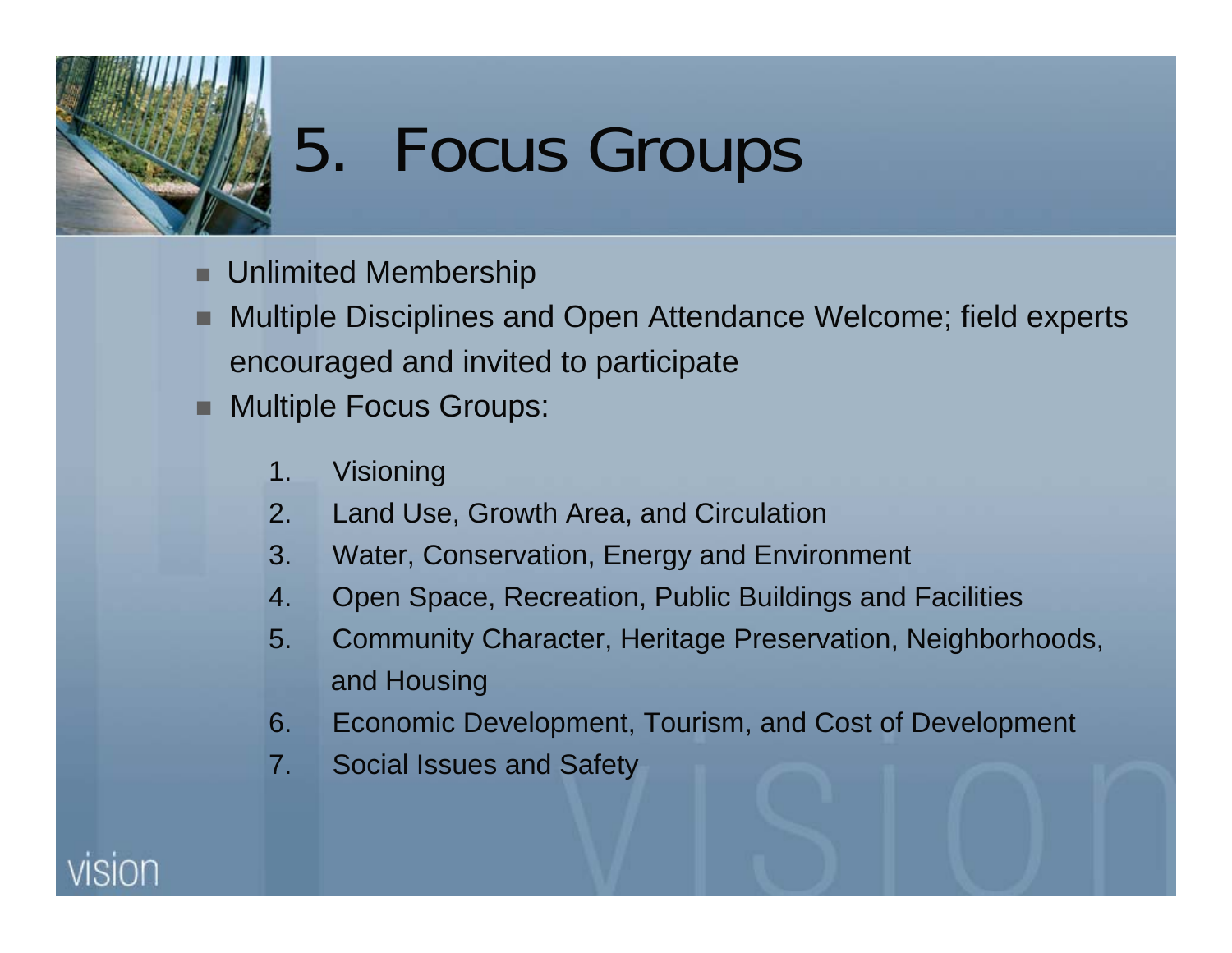

# 6. Town Hall Meetings

- п Open to the Public & widely advertised
- . Location – City Hall, Coconino County offices, Libraries or schools
- **Review draft elements thus far**
- . Held quarterly

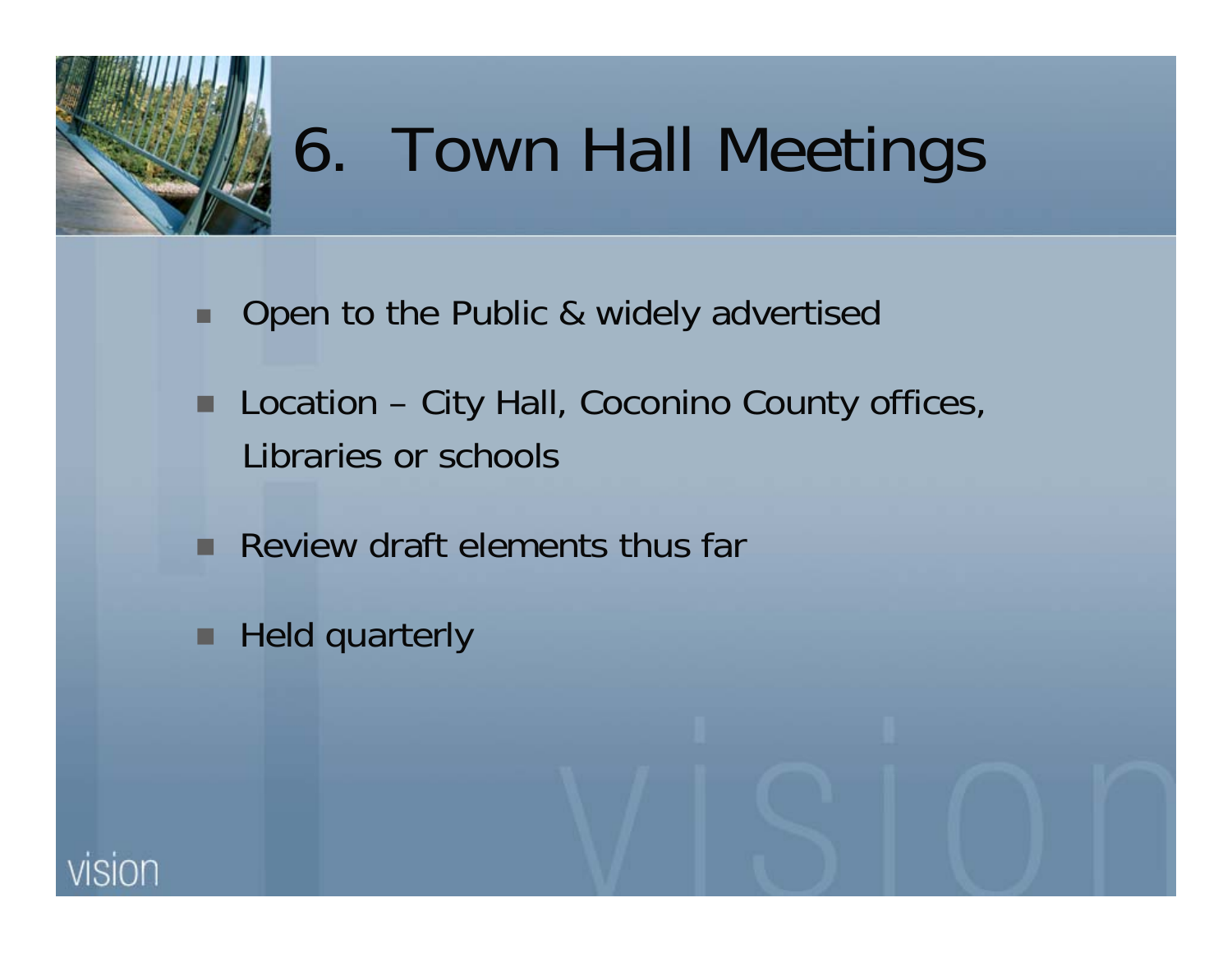### 7. Public Hearings & Plan Adoption

- Public Participation
- Outside Comment 60 days prior
- City Planning and Zoning Commission 2 Public Hearings at different locations
- County Planning & Zoning 1 Public Hearing
- City Council 1 Public Hearing (must have 2/3 affirmative vote)
- County Board of Supervisors 1 Public Hearing
- Public Vote Next election or special election at least 120 days after the City Council / BOS have adopted the plan
- The plan is effective for 10 years

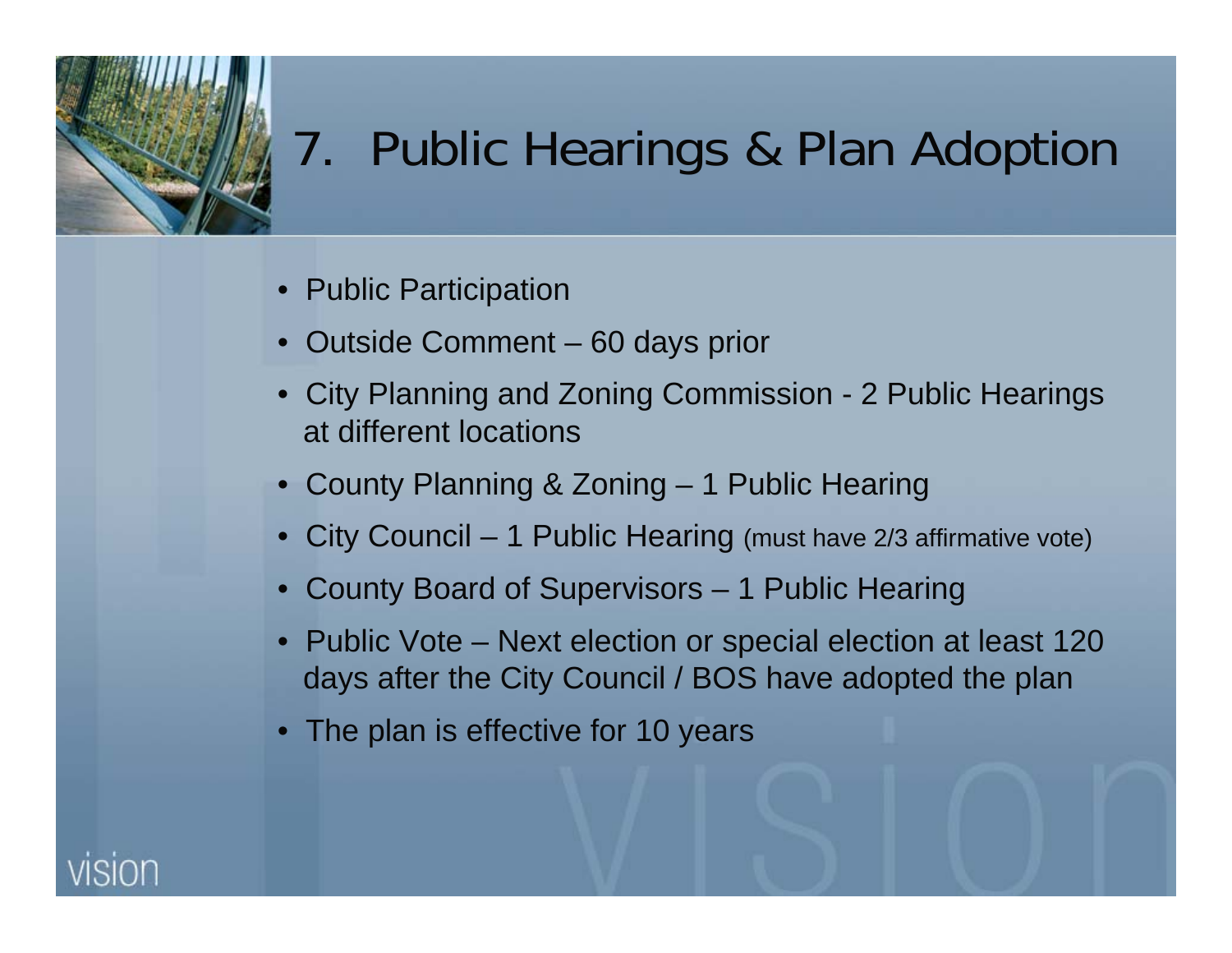### Government Agency Advisory

*County Supervisor's suggestions:*

#### **Suggested Advisory Group Important roles at particular Focus Groups:**

- Arizona State Land Agency
- Federal Land Management: Forest Service, Camp Navajo
- AZ Game & Fish
- Coconino National Forest
- National Park Service
- US Fish & Wildlife

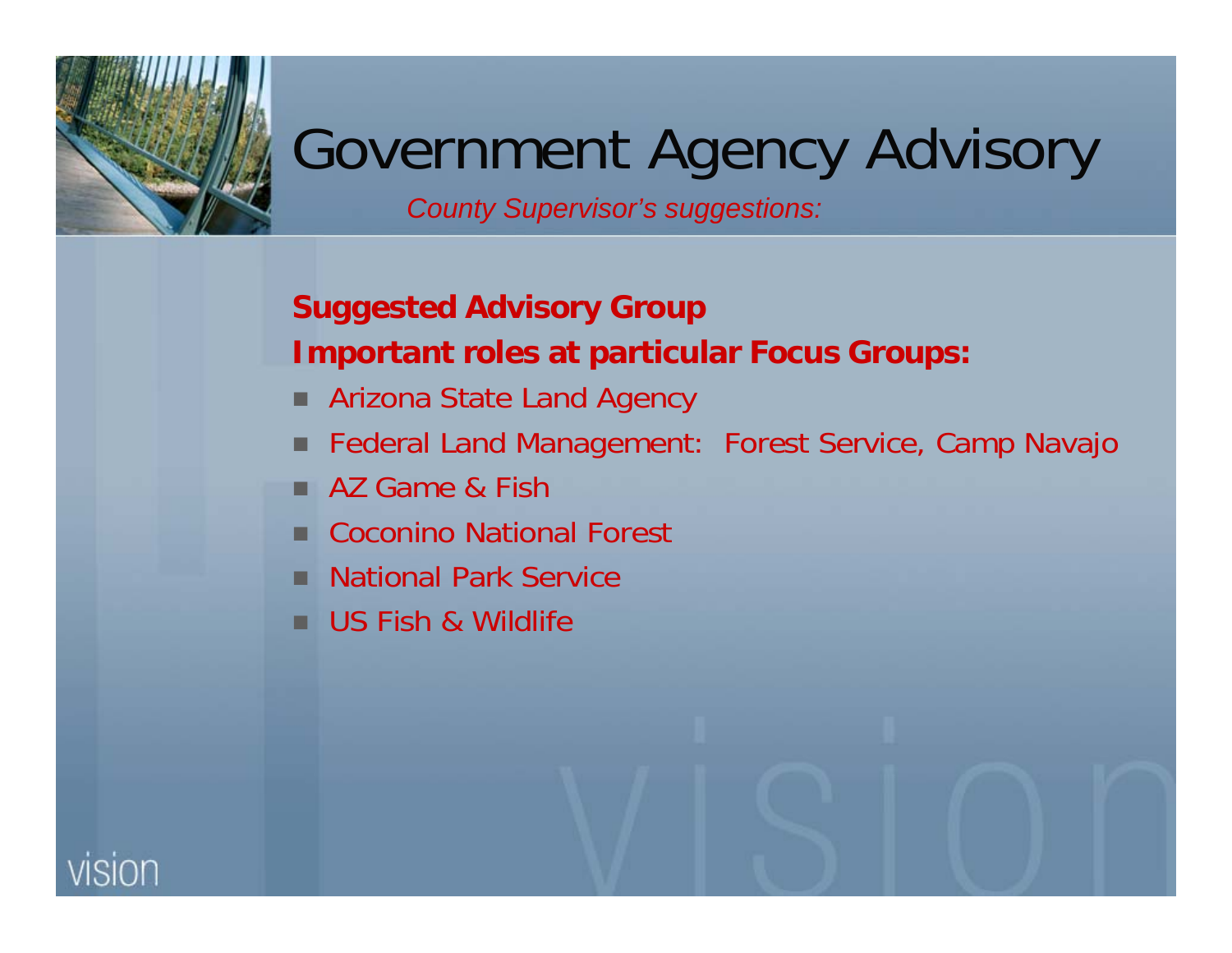

# Direction being asked from Council:

### Steering Committee membership

Will need two City Councilmembers and two Supervisors to serve on a team with City Manager & County Manager

#### Citizen Advisory Committee Selection Team

Will need two City Councilmembers and two Supervisors to work together to recommend the up to 19 CAC appointed members

Citizen Advisory Committee membership Advice on number of members and diverse types of membership

Citizen Advisory Committee ordinance language Advice on City/County resident make-up and selection of chair